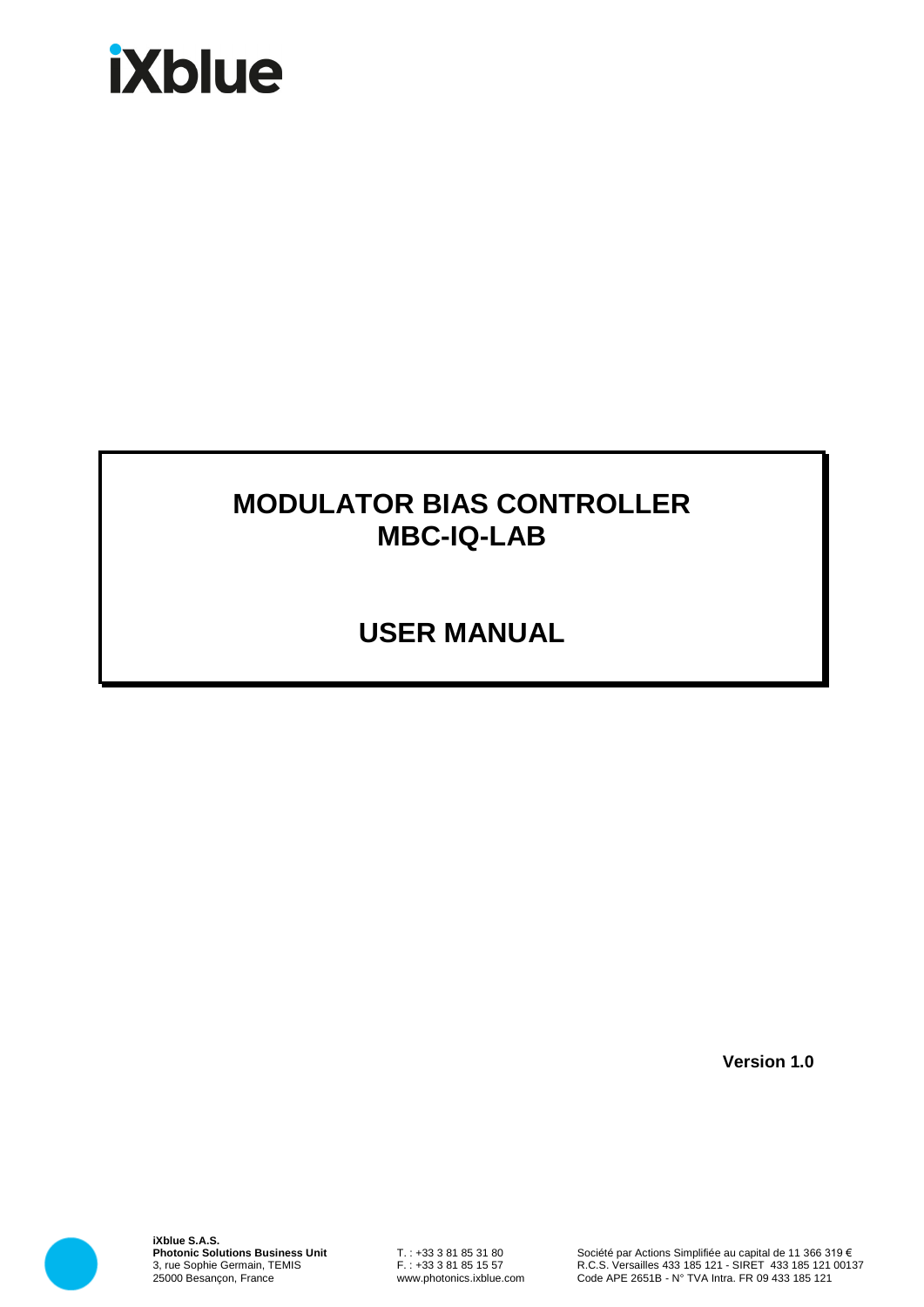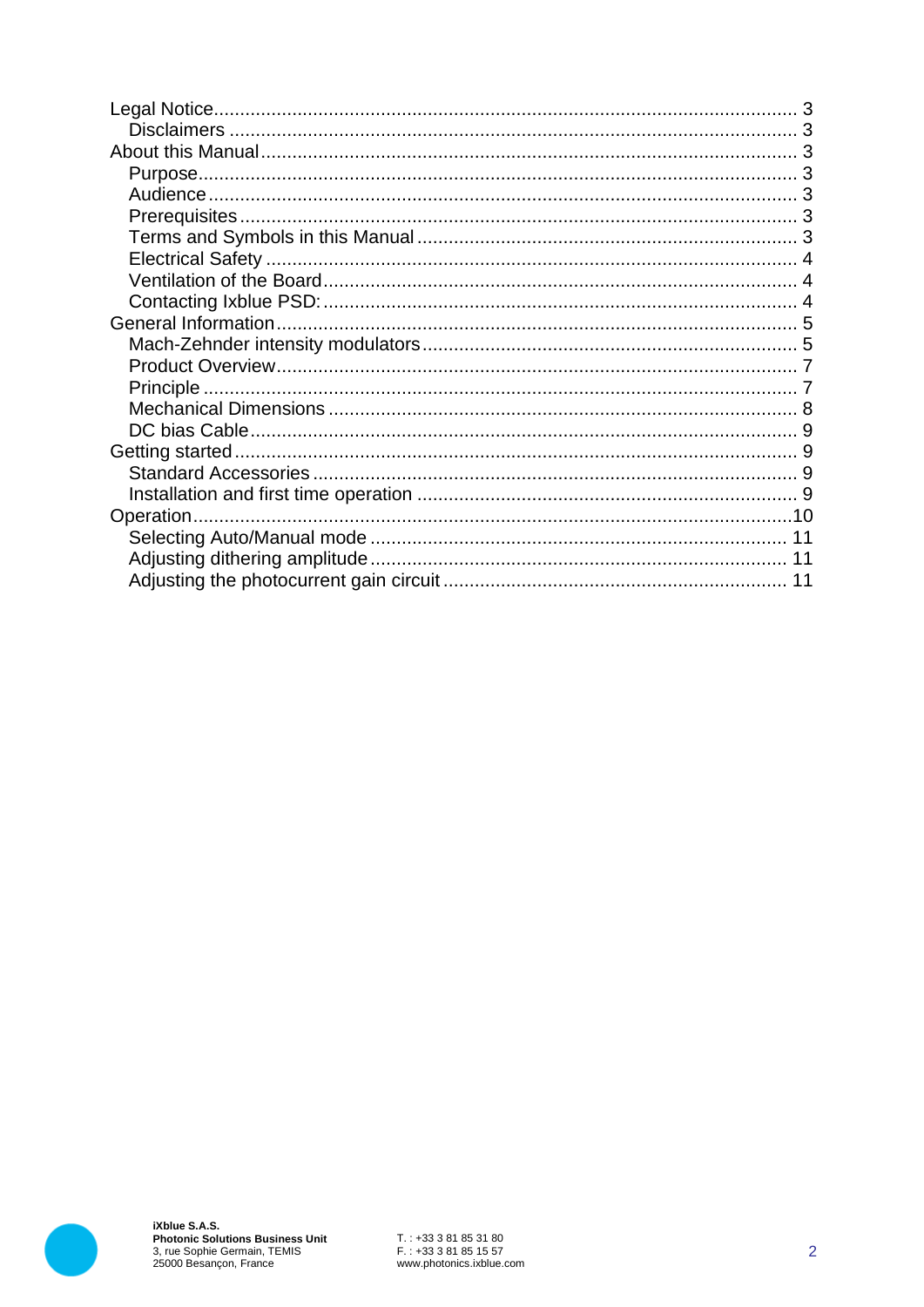## **Legal Notice**

#### **Disclaimers**

No warranty: This documentation is provided « as is » without any express or implied warranty of any kind.

Limitation of Liability: iXblue does not assume any liability arising out of the application or use of any products, or software described herein. In no event shall Photline be liable for any damage whatsoever (including, without limitation, consequential or incidental damages, damages for lot of profits, or otherwise) arising out of the use of the information provided in this documentation.

The contents of this publication have been carefully checked for accuracy. However, iXblue makes no warranty as to the completeness, correctness, or accuracy of the information contained within this documentation. In the interest of continued product improvement, Photline further reserves the right to make any change in any products describers herein without notice. This publication is subject to change without notice.

## **About this Manual**

#### **Purpose**

The purpose of this instruction manual is to explain how to set up the MBC-DG-BOARD and to utilize the various features of the product.

#### **Audience**

This manual is designed to professionals with the necessary technical background and prerequisites needed to use fiber optics components, including Mach-Zehnder lithium niobate modulators, and the related test equipments and accessories.

#### **Prerequisites**

Reader is assumed to be familiar with fiber optics technology.

#### **Terms and Symbols in this Manual**

The following terms and symbols may appear throughout this manual :

WARNING : Warning statement identify conditions or practices that could result in injury or loss of life

CAUTION : Caution statement identify conditions or practices that could result in damage to this product or other property

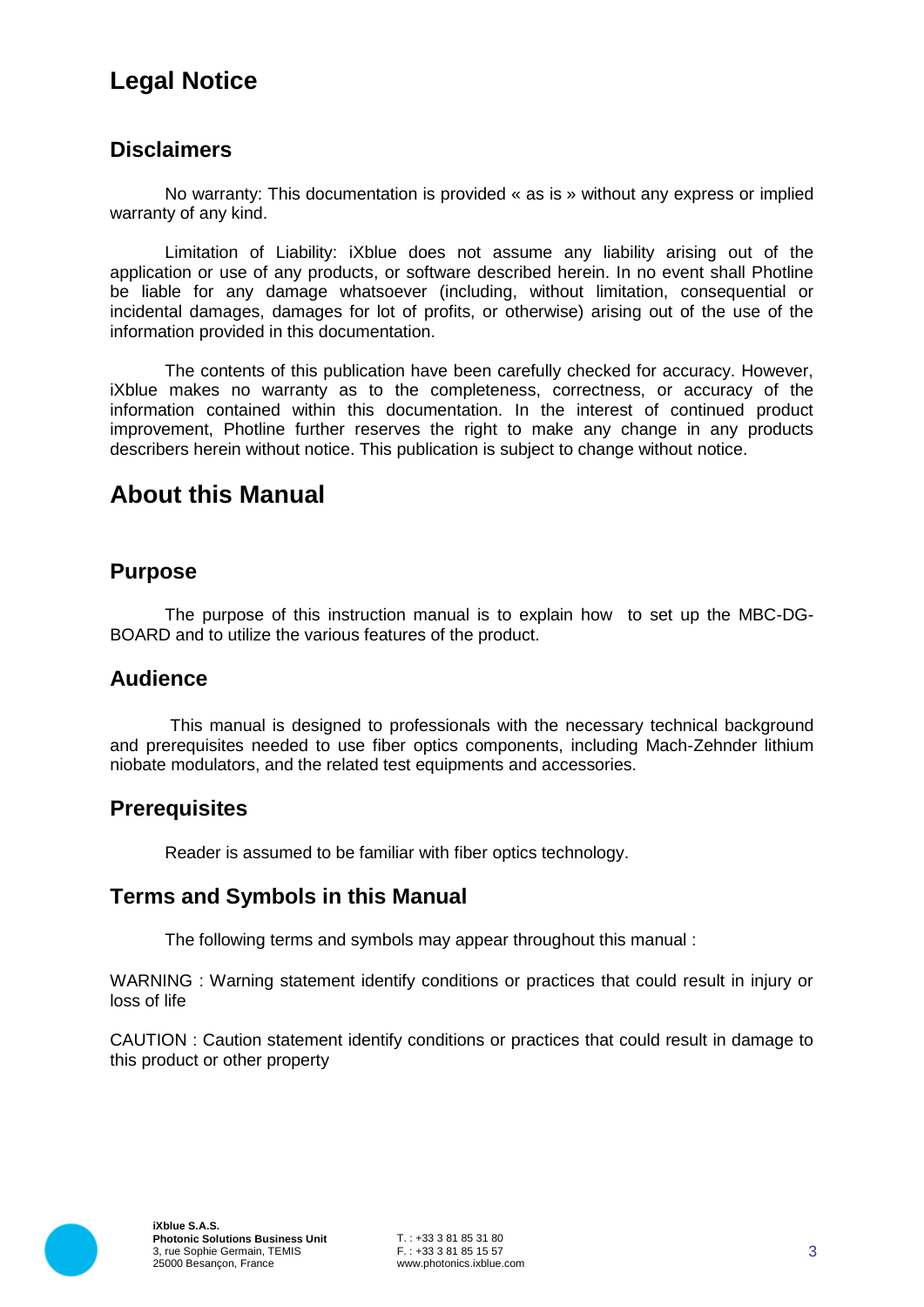## **Electrical Safety**

| <b>WARNING</b> | Do not attempt to perform any servicing or maintenance<br>To avoid personal injury, do not operate this instrument without<br>the protective cover of the chassis. Do not make any service or<br>maintenance of any kind to the system.<br>Refer servicing only to authorized personnel from iXblue. |
|----------------|------------------------------------------------------------------------------------------------------------------------------------------------------------------------------------------------------------------------------------------------------------------------------------------------------|
| <b>WARNING</b> | Operate under the proper environmental conditions.<br>The board is designed for indoor use, only. To avoid the<br>possibility of injury, do not expose this instrument to rain or<br>excessive moisture. Do not operate the instrument in the<br>presence of flammable gases or fumes.               |

### **Ventilation of the Board**

|  | <b>WARNING</b>   Do not cover the board with any covering or overlay. |
|--|-----------------------------------------------------------------------|
|--|-----------------------------------------------------------------------|

## **Contacting iXblue PSD:**

For application oriented questions, for questions related to service, please contact iXblue PSD Besançon

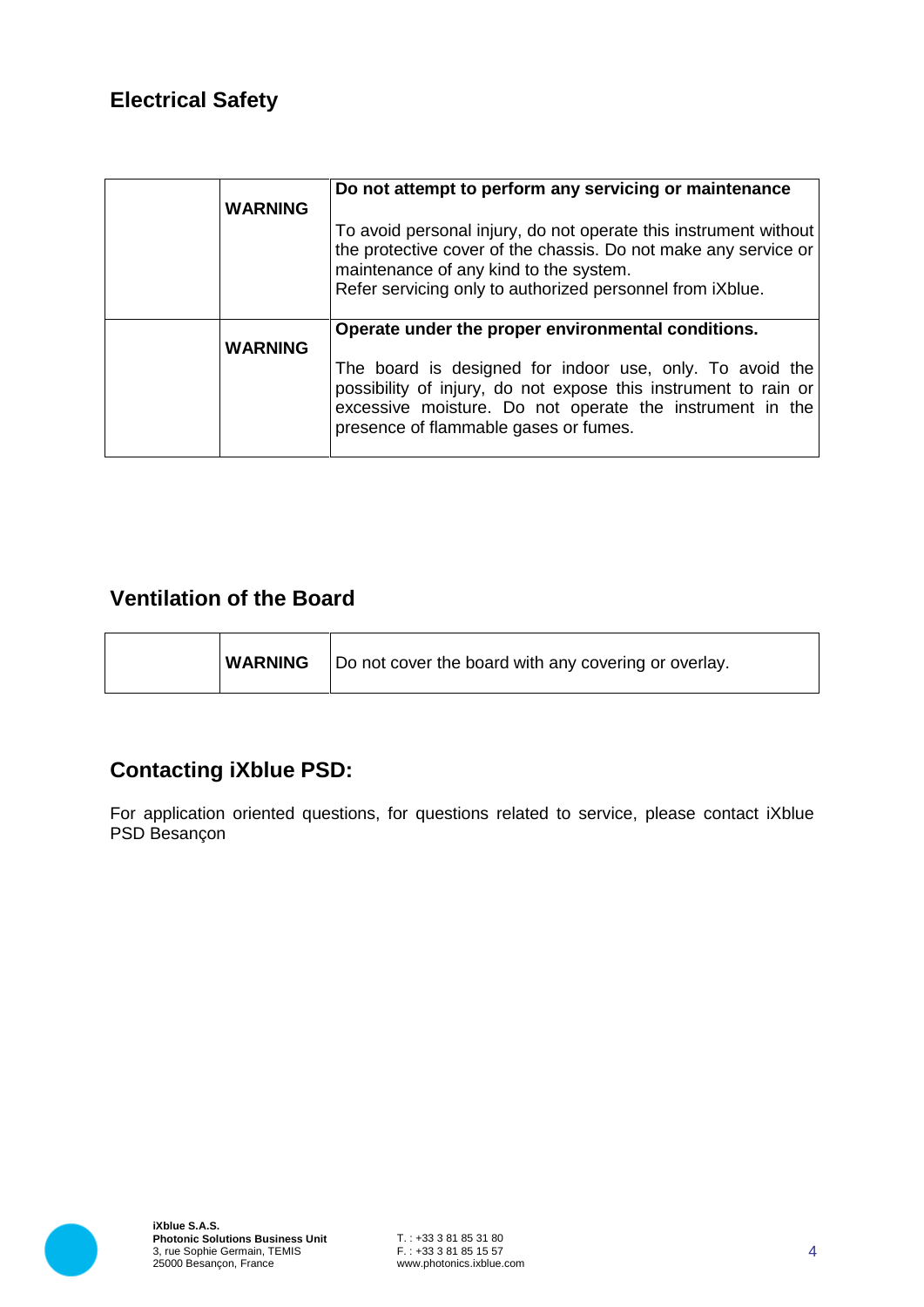## **General Information**

#### **Mach-Zehnder intensity modulators**

Lithium niobate (LiNbO3) Mach-Zehnder intensity modulators are external modulators that have been widely used since the mid-nineties, mostly in long haul optical networks for their ability to modulate optical signal from 1300 nm and 1550 nm laser diodes with short transition times and without chirp. Thanks to their broad wavelength performance, they currently also offer modulation solutions to 1064 nm and other near infrared lasers.

Mach-Zehnder modulators are two-wave interferometric devices and exhibit a sine transfer function (Figure 1). Although highly stable components, their operating point can suffer slow drift due to variations of external conditions and that drift may result in variations of key performances like extinction ratio.

In order to adjust the operating point of Mach-Zehnder modulators independently from the high frequency modulation signal applied, they can be designed with two sets of electrodes: one set of electrodes, the RF Electrodes, is used to apply the RF signal (PRBS data stream, analog signal, short pulses…). The second set of electrodes, the DC Bias Electrodes, is generally used to adjust with a controlled DC voltage the working point of the modulator. Figure 2 illustrate the typical electrode architecture of an IQ modulator with its internal structure. We will now give more details on the IQ modulator.

#### **IQ modulator**

An IQ modulator is basically a dual parallel Mach-Zehnder (DPMZ) modulator composed of four waveguides. The two first waveguides are linked together with input and output Yjunctions forming a first sub-Mach-Zehnder modulator  $(MZ_1)$ . The two last waveguides are linked together with Y-junctions as well, forming a second sub-Mach-Zehnder modulator (MZ2). Each output port of the Y-junctions is linked with a larger Y-junction. In conclusion, the IQ modulator structure is a Mach-Zehnder modulator with one sub-Mach-Zehnder modulator nested on each of his arms.

Electrodes are placed parallel to the waveguide arms. Two sets of high speed electrodes allow high speed modulation of the optical signal (one set per signal quadrature). Two sets of DC electrodes allow setting the nested modulator's polarization. A last set of DC electrodes allows adjusting the phase delay between the I & Q signals. In (D) QPSK / SSB / OFDM /  $QAM$  modulation formats, each DC voltage (DC<sub>1</sub> and DC<sub>2</sub>) of the sub-MZ's is adjusted in order to introduce a phase shift equal to π, while the voltage applied to the phase difference between the two sub-MZ's is adjusted to introduce a phase shift of π/2.

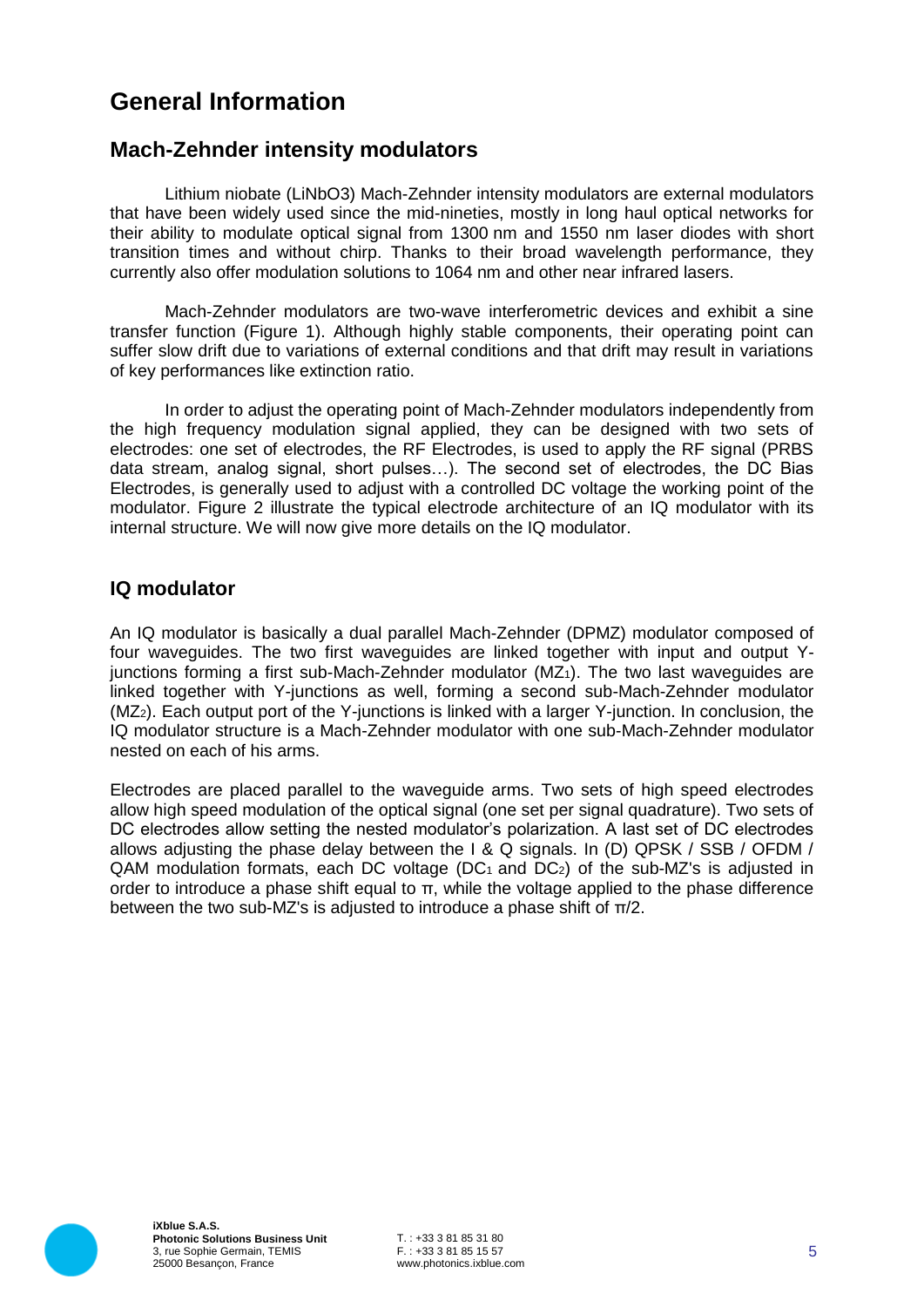

*Figure 1 : transfer function of a Mach-Zehnder modulator and data output vs data input at QUAD+ and QUAD- operating point*



*Figure 2: Simplified scheme of an IQ modulator with 2 separate sets of electrodes (DC and RF electrodes) for each signal quadrature (I & Q signals)*



**iXblue S.A.S. Photonic Solutions Business Unit** 3, rue Sophie Germain, TEMIS 25000 Besançon, France

T. : +33 3 81 85 31 80 F. : +33 3 81 85 15 57 www.photonics.ixblue.com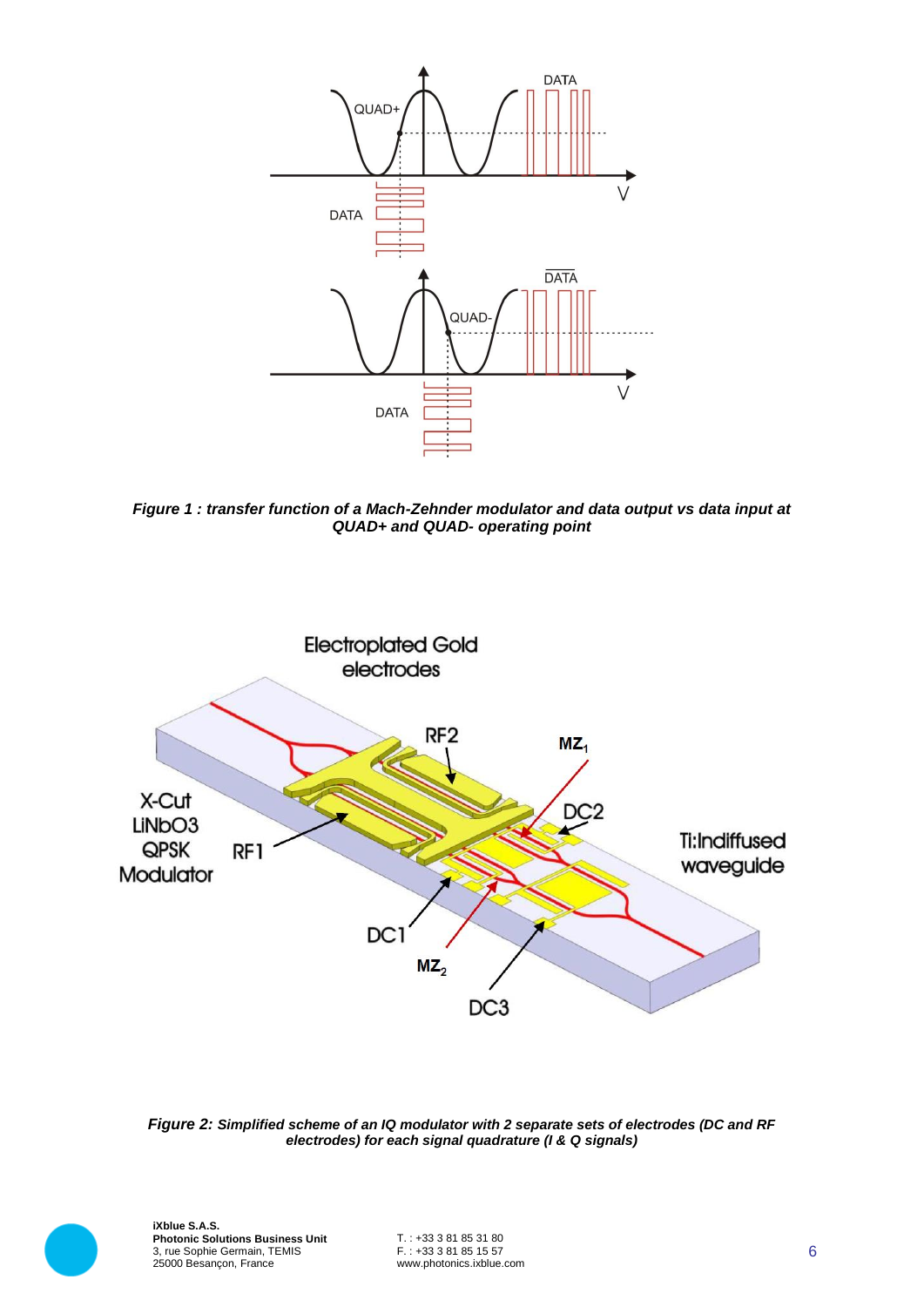#### **Product Overview**

The MBC-IQ-Board is dedicated to operate with lithium niobate dual parallel Mach-Zehnder Modulators. The equipment is an automatic bias voltage controller designed to stabilize the operating point of the two sub-MZM of a dual parallel MZM. It continuously adjusts the sub-MZM DC electrode bias voltage (DC1 and DC2 in figure 2 above) based on real time monitoring of the sub-MZM polarization set points through digital signal processing.

The MBC-IQ-Board algorithm sets the sub-MZM at MIN point and the main MZM at QUAD+ or QUAD- point.

### **Principle**

The principle is here shown for a single MZM:



#### *Figure 3: basic scheme of a modulation set-up including a modulator bias controller and an external monitoring photodiode*

A Mach-Zehnder modulator is illuminated by a laser at the optical input. The data stream is applied to the RF electrodes. At the output of the MZ modulator, a fiber coupler with a strong imbalance (10:90 or 1:99) allows to detect a small portion of the transmitted light with a monitoring photodiode. The signal is amplified and processed in order to control the stability of the operating point. Any deviation is compensated by a corrected value of the electrical bias voltage applied by the feedback loop in order to maintain the operating point at the desired position.

The principle of operation of the MBC is based on the generation of a very low frequency and low amplitude electrical signal (dither signal), which is summed to the DC bias voltage. Any deviation from the working point creates harmonics that can be measured and compared by frequency analysis and by signal processing carried out by a specific algorithm, developed by iXblue, in order to retrieve the sign and the amplitude of the deviation.

When using an IQ modulator, DC1 and DC2 are polarized in MIN. And DC3 is polarized in QUAD+ or QUAD-.

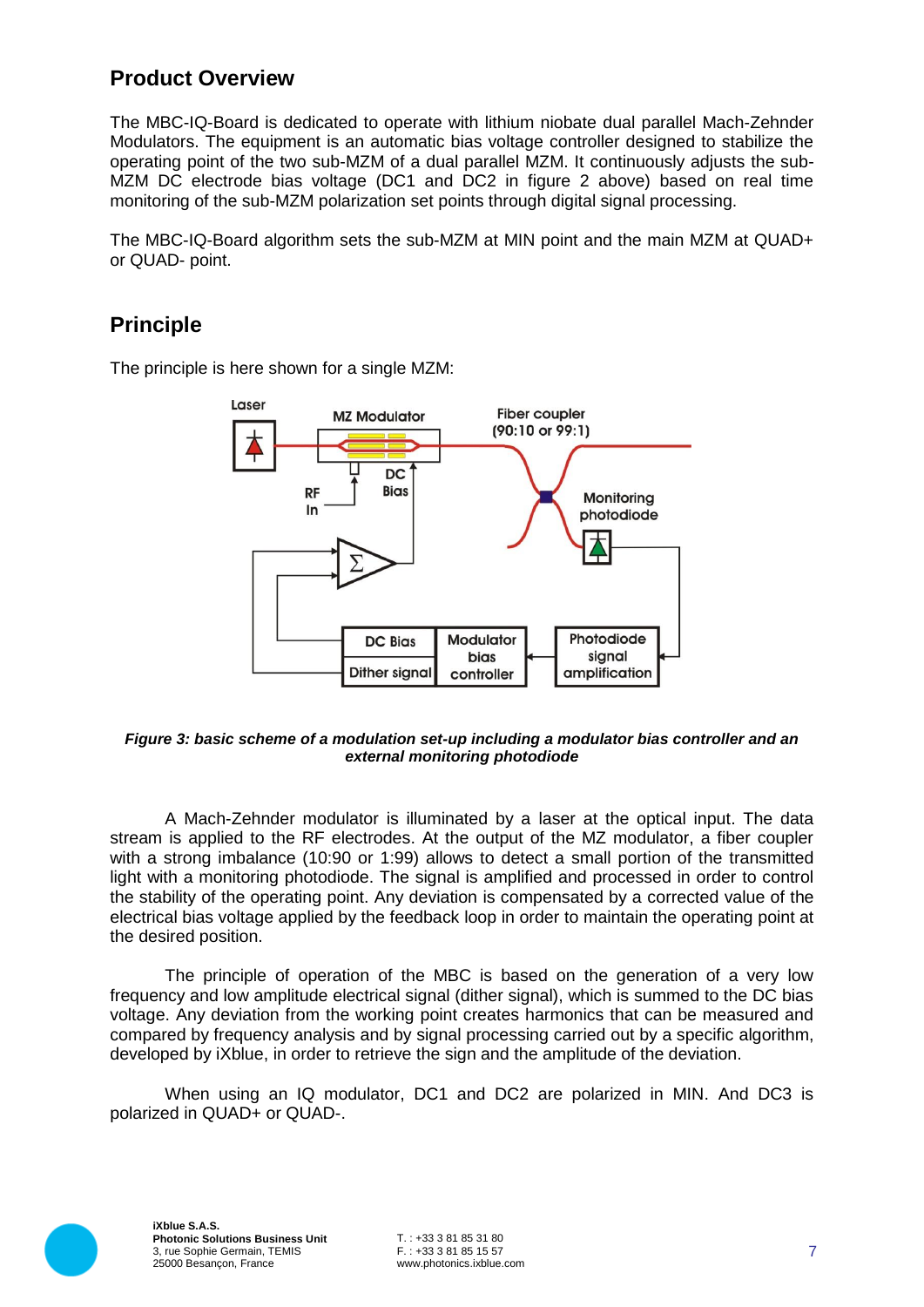## **Mechanical Dimensions**

221mm x 221mm x 44mm

#### MBC LAB:





#### <1> Power button

<2> Control LED

Lock: MBC is locked to the fixed point (still active when laser light is off) Scan: MBC is performing a scan. If flashing, no signal detected.

#### <3> Bias Modulator connector (BNC)



| $1$ DC1+ | 6 DC1- |
|----------|--------|
| 2 GND    | 7 GND  |
| 3 DC2+   | 8 DC2- |
| 4 GND    | 9 DC3- |
| $5$ DC3+ |        |

- <4> Input Optical Connector
- <5> Output optical connector (coupler option)
- <6> Power supply connector (Jack 3.5mm, 12V 500mA)
- <7> USB connector

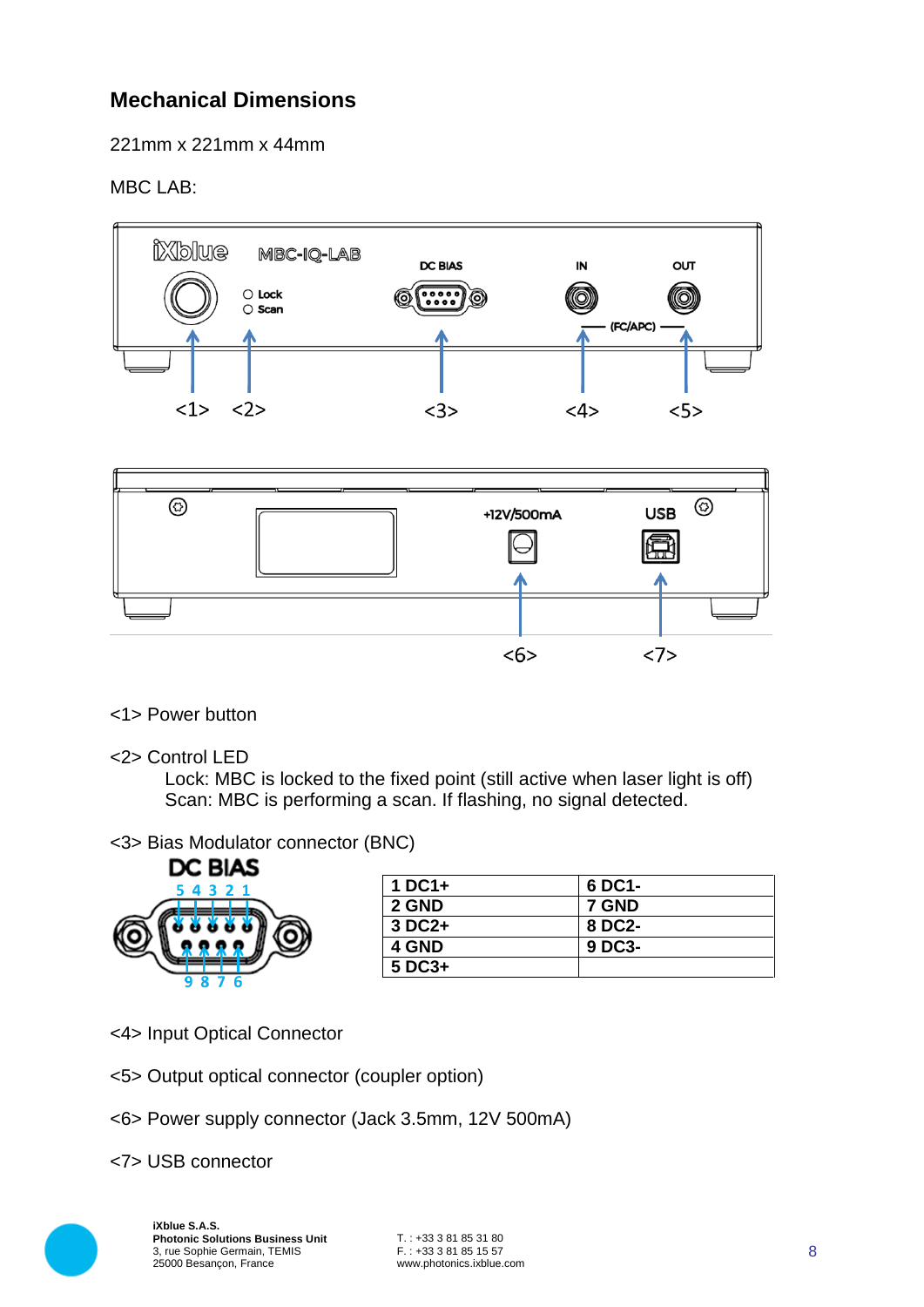## **DC bias Cable**

| $N^{\circ}$ | Color        | Function   |  |  |
|-------------|--------------|------------|--|--|
|             | White        | $DC1+$     |  |  |
| ົ           | <b>Black</b> | <b>GND</b> |  |  |
| ີ           | Red          | $DC2+$     |  |  |
| 4           | Green        | $DC3+$     |  |  |

The cable is built to be used on iXblue modulator. It has the following pinning:

## **Getting started**

#### **Standard Accessories**

User Manual Interface User Manual Cord Kit USB Cord

#### **Installation and first time operation**

Proceed as follow to install the MBC-IQ-LAB:

- Set MBC LAB on a flat stable surface
- Connect the power supply plug-in to the power supply connector <6>
- Connect the modulator optical output through a tap coupler for "no coupler option", directly for "coupler option" to "In"-connector of the MBC-IQ-LAB(<4>).See optical connection schemes bellow.
- Connect the DC cable to "DC-Bias" (<3>) and wires to the bias electrode of the modulator. Black (Ground), White (DC1+), Red (DC2+) and Green (DC3+).
- Switch on the laser to illuminate the modulator at the desired optical power level
- Power ON the MBC-IQ-LAB <1>
- A procedure of initialization by scanning the Vbias range from –13.5V to +13.5V will start to adjust automatically the operating point by use of the initial conditions
- After stabilization, the RF signal can be applied and the parameters of the MBC can be modified.
- Any change of the dither frequency results in a new search of the operating point by scanning of the bias voltage from –13.5V to +13.5V.

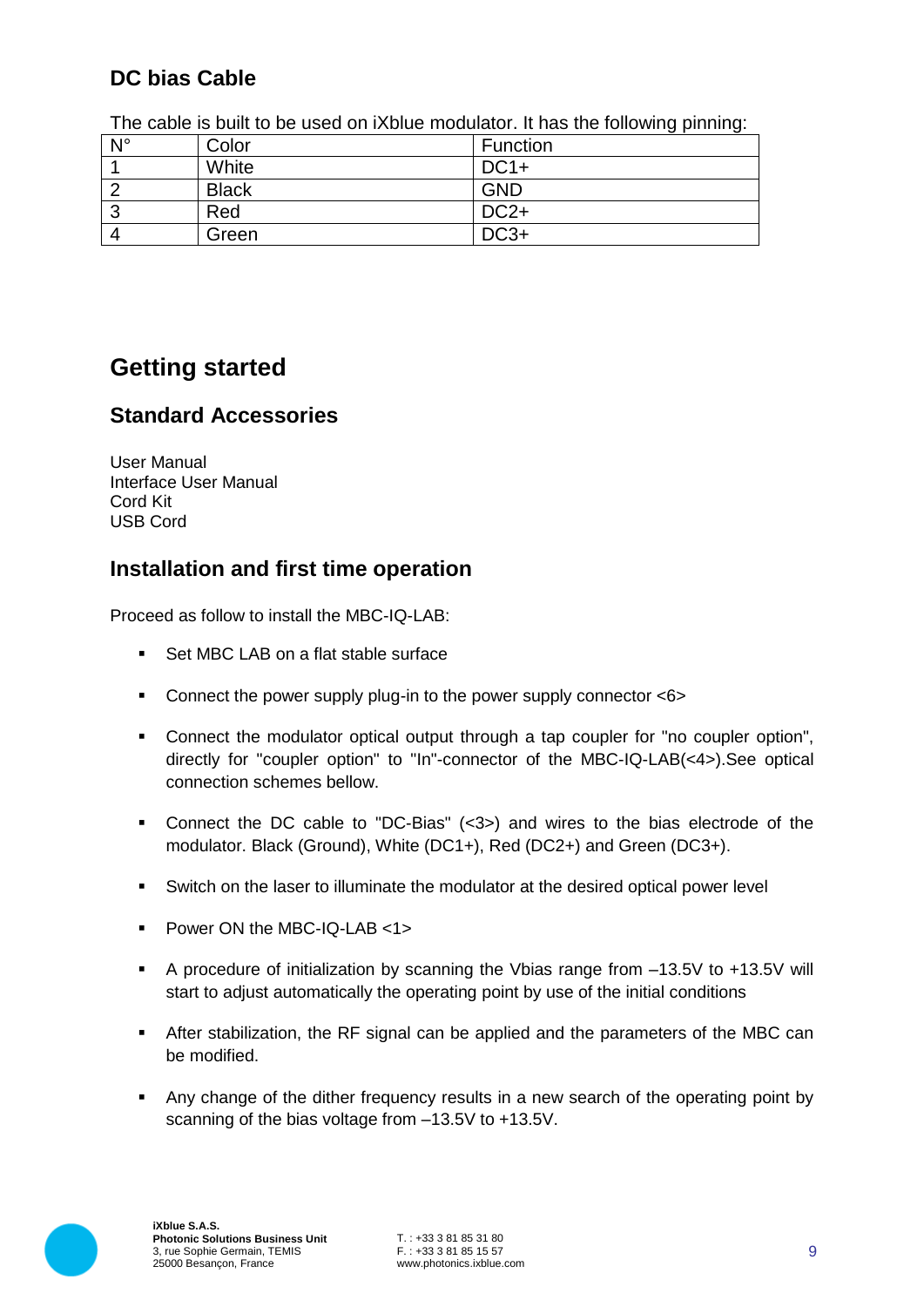

The optical signal processing in the MBC is such that the value of the RF amplitude voltage is limited. The limit is  $0.75V\pi$  and the MBC will not work correctly if the RF signal with larger amplitude is applied to the modulator.

A 0.75 $\sqrt{\pi}$  amplitude is equivalent to a 1.5 $\sqrt{\pi}$  peak-to-peak value and the majority of the applications operate with a lower RF signal: typically  $0.5V_{\pi}$  amplitude (or  $2V_{\pi}$  peak-to-peak). Thus, in spite of that restriction, the MBC will operate correctly with most of the application.

## **Modulator bias stability in industrial environment**

Due to its detection sensitivity and the low level of signal applied to the modulator. The MBC IQ LAB may encounter issues in industrial environment (electrical field strength from 10V/m and beyond). It can be observed in manual mode, if one can detect fast contrast variations of a few dB, it may be a sign of electromagnetic perturbation. To mitigate this effect, one needs to remove the plastic sheet of the furnished cable near the cable end (2), and connect it to a metal plate with a flange. The modulator package need also to be fixed (1) on the same metal plate. The shorter the shielding connection is, the better will be the result.



## **Operation**

For more information on the way to set parameters, please refer to the GUI interface handbook.



**iXblue S.A.S. Photonic Solutions Business Unit** 3, rue Sophie Germain, TEMIS 25000 Besançon, France

 $T$  :  $+33$  3 81 85 31 80 F. : +33 3 81 85 15 57 www.photonics.ixblue.com